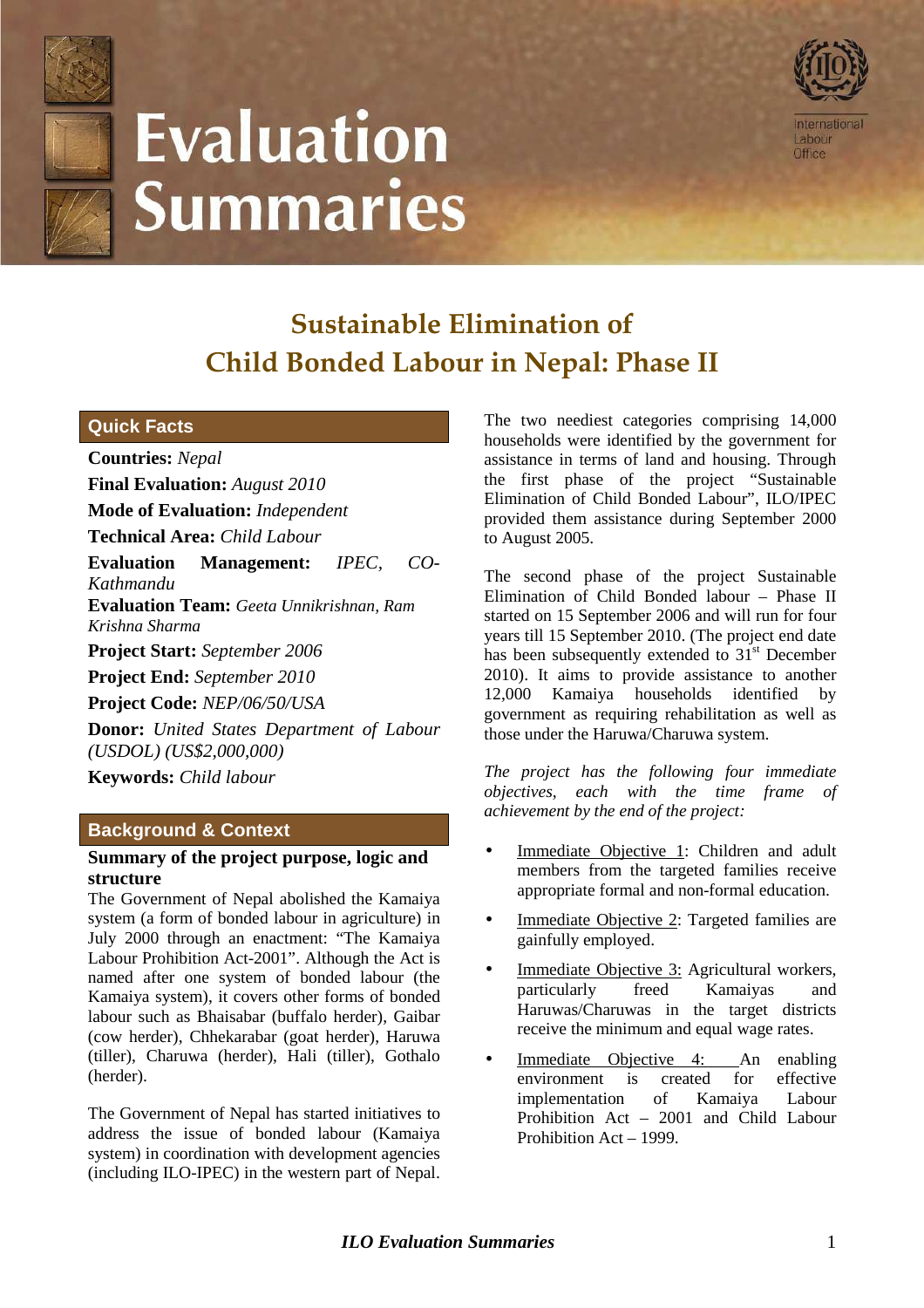#### **Methodology of evaluation**

The evaluation team undertook the following steps:

- Briefing discussion: Telephonic discussion with ILO/DED was done to clarify the TORs and the process for the evaluation. Discussions were also had with USDOL, ILO Regional CL specialist and ILO Country Director, Nepal.
- Preparation of Evaluation Matrix: Prepared and agreed with ILO/DED
- Primary data collection through field visits of beneficiaries: Field visits were made to 4 of the 8 project districts (Banke and Bardia in the West; Dhanusa and Siraha in the East). As ex Kamaiyas are in the Western districts and the Haruwa / Charuwa target group is in the Eastern districts, the visit provided an opportunity to gain some understanding of the nuances in programme interventions in these areas. In the interaction with freed Kamaiya and Haruwa/ Charuwa communities both group discussions and key informant interviews were applied with PLA groups, Child Labour Monitoring Committee members, children withdrawn from work target group who benefited from off farm and on farm skills training and school teachers. Interviews and discussions were help with ILO/IPEC project team in Kathmandu and in Nepalgunj, project implementing agency staff and staff of civil society actors working in Kamaiya and bonded labour issues. For the interviews an interview guide (open ended questionnaire) was developed.
- Primary data collection through 1-1 and group interviews of secondary stakeholders: Conducted interviews of key stakeholders which included project implementing agencies, MoLRM / MoLTM, INGOs engaged in elimination of bonded labour in Nepal, UN partner agencies, primary stakeholders, school teachers and members of Child Labour Monitoring Committees. In addition, interviews were conducted of key stakeholders during field visits. These interviews were based on semi structured interview guides created by the evaluation team. (Annex 2 lists the individuals, groups and organisations consulted during the evaluation mission)
- Secondary data collection and review: This consisted of analysing the regular project

progress and monitoring reports produced by both ILO/IPE project team and the implementing partners. The comprehensive project monitoring system including the technical report submitted by project to ILO/ USDOL (the last one was in March 2010) was extensively used. Records of current implementing partners were also accessed to get updated information of the current numbers and conditions of the beneficiary groups. Desk review of project document, mid term review report, progress reports/status reports, technical reports of partners, studies, workshop documents was carried out.

• National stakeholder workshop: A workshop was organized towards the end of the evaluation. The purpose of the workshop was to share early findings and to have participants' inputs to fill in gaps and triangulate the findings. The workshop was well attended by implementing partners, government representatives, trade unions, primary stakeholder representatives and others. (A complete list of workshop participants is at Annex 3)

### **Main Findings & Conclusions**

The evaluation found firstly that the problem identified and focused on by this project was especially relevant in that it sustained the efforts to rehabilitate the ex-Kamaiyas and also brought into the project realm lesser focused groups of Haruwas and Charuwas.

Next, the evaluation found three aspects that made the design and planning of this project particularly effective. First, this phase of the project took a multi-dimensional and comprehensive approach to addressing the problem at hand in that it addressed withdrawal of children, education, vocational and skills training, employment for families and unionization. Second, the project supported both the efforts to create an enabling policy environment as well as the communities directly. This policy practice linkage should have meaningful impact on long term sustainability. Third, the project design brought together multiple stakeholders including government, NGOs, trade unions, employers' organizations, community organizations.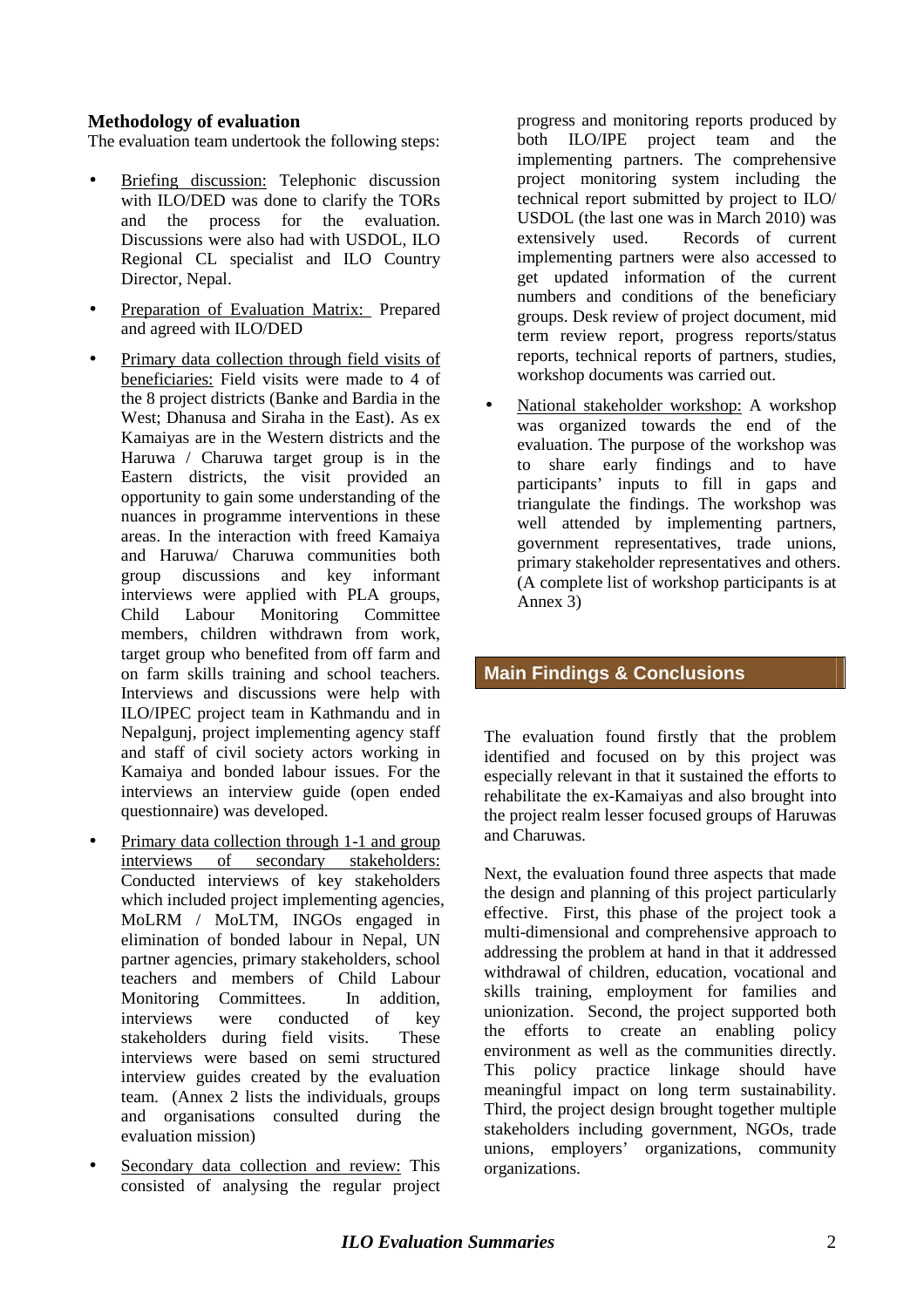At a high level, the project has largely achieved its objectives. This is particularly note-worthy given the fast changing socio-political context in Nepal. Some highlights include:

- 1821 children withdrawn from bonded labour
- Increased literacy rates among families (39%) to 57%)
- Changed school enrolment rates (57% to 75%)
- Drop-out rates reduced considerably (35% to 2%)
- 1528 families provided with training for generating on farm employment
- Over 4475 agricultural labourers unionized
- Regulation under Kamaiya Labour Prohibition Act drafted
- National Action Plan on bonded labour drafting in process

An especially notable achievement of this project is the number of women and girls who have benefitted from the various aspects of the program. For instance, of those agricultural labourers unionized, 62% are women. Of families with training for generating on farm employment, 80% are women. 74% of those trained on off-farm employment generation are women. 96% of those in PLA classes are female. Disparity between men and women's wages has also been reduced, and women are more represented in community structures.

However, the evaluation also identified certain challenges that prevented this project from achieving the originally set out targets on some outputs and objectives. The first of these is related to the targets set for withdrawal of child bonded labour which was set on the basis of a study carried out in 2005. During implementation which began in 2008, the total number of children in bonded labour was found to be significantly below the target set for the project, which led to a review of the targets. Second, the project was also constrained by start up delays related to approval procedures and the political context. While the project has concluded its intended activities in the shortened timeframe, the delays constrained certain activities such as skill and vocational training. It also has raised questions about post training support and long term sustainability.

The project's approach to strengthen community structures (e.g., CLMC) and the PLA groups could make a meaningful contribution to long term sustainability. However, the short time frame of this project creates challenges for enhancing capacity of these structures to a level of selfsustenance.

Overall, the project's design and approach is comprehensive and provides significant lessons for other projects and future interventions. The project also displayed flexibility in its design to address the context of the country environment it was operating within. One aspect of the project that requires further strategic thought for future projects in this area is that of employment and income generation. The further analysis in this area will need to examine questions such as the time frame needed to achieve desired levels of sustainability, market linkages and nature of post training support. On the whole, the project has brought together multiple stakeholders and acted upon several dimensions of the problem of child bonded labour – this will create a good platform on which other projects and interventions in Nepal can build upon.

#### **Recommendations & Lessons Learned**

#### **Main recommendations and follow-up**  1. For ILO / IPEC

- It is recommended that while designing projects for elimination of child bonded labour, the approach should consider including strategies to rehabilitate children in different forms of bonded labour and not be limited to focusing on one particular form especially in areas where they exist together. Within this, the approach could consider prioritizing groups that are most vulnerable.
- It is recommended that future programmes that promote income generation/ employment should consider a strategic approach that includes market analysis and linkages, adequate time frame and post training support.
- It is recommended that while designing and implementing projects, the monitoring systems include provision for external monitoring and that it is budgeted for. It is also recommended that the outputs are specific and fully monitored.